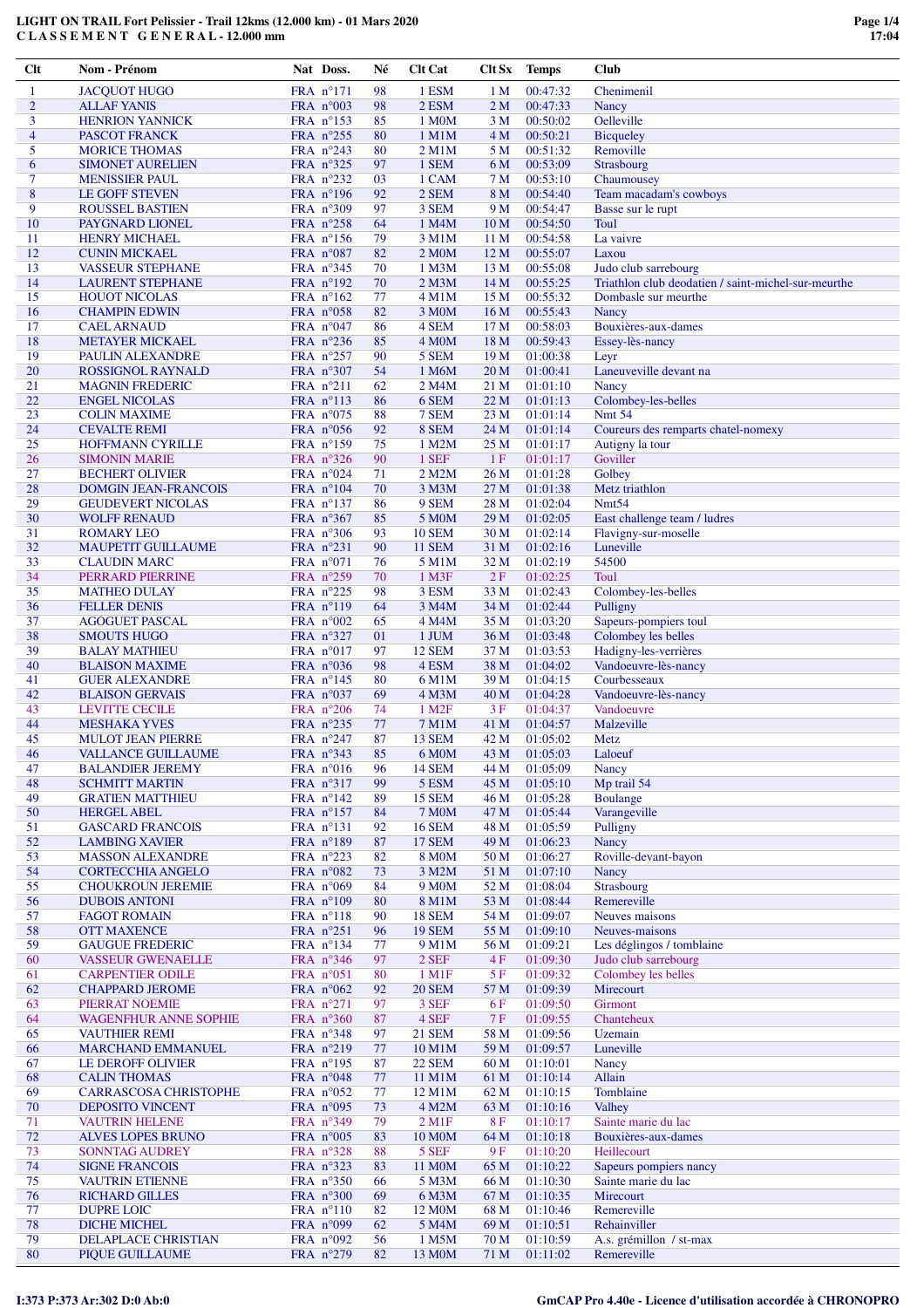| $Cl$ t | Nom - Prénom                | Nat Doss.          | Né | <b>Clt Cat</b>         | Clt Sx           | Temps    | <b>Club</b>                  |
|--------|-----------------------------|--------------------|----|------------------------|------------------|----------|------------------------------|
| 81     | <b>NICOLEY ALAIN</b>        | FRA $n^{\circ}248$ | 69 | 7 M3M                  | 72 M             | 01:11:03 | Malzeville                   |
| 82     | <b>OUMEDDOUR AMIR</b>       | FRA $n^{\circ}252$ | 74 | 5 M2M                  | 73 M             | 01:11:04 | Chanteheux                   |
| 83     | PHULPIN MELODY              | FRA $n^{\circ}270$ | 91 | 6 SEF                  | 10F              | 01:11:05 | Pulligny                     |
| 84     | <b>COUVE LOIC</b>           | FRA $n^{\circ}085$ | 89 | 23 SEM                 | 74 M             | 01:11:06 | Ludres                       |
| 85     |                             | FRA n°321          |    |                        |                  |          |                              |
|        | <b>SIBLOT STANISLAS</b>     |                    | 85 | 14 M <sub>0</sub> M    | 75 M             | 01:11:06 | Lyon                         |
| 86     | <b>KESSELER CEDRIC</b>      | FRA $n^{\circ}178$ | 81 | 15 M <sub>0</sub> M    | 76 M             | 01:11:14 | Diemeringen                  |
| 87     | <b>SZYMANSKI JEROME</b>     | FRA $n^{\circ}330$ | 83 | 16 M <sub>0</sub> M    | 77 M             | 01:11:15 | Fensch moselle athlétisme    |
| 88     | <b>GRANDBARBE NICOLAS</b>   | FRA $n^{\circ}140$ | 83 | 17 M <sub>0</sub> M    | 78 M             | 01:11:22 | Vézelise                     |
| 89     | <b>DURAND LILOU</b>         | FRA $n^{\circ}112$ | 02 | 1 JUF                  | 11F              | 01:11:22 | Mirecourt                    |
| 90     | <b>HENON EDDY</b>           | FRA n°152          | 79 | 13 M1M                 | 79 M             | 01:11:23 | Goviller                     |
| 91     | <b>LEPAGE BENOIT</b>        | FRA $n^{\circ}204$ | 76 | 14 M1M                 | 80 M             | 01:11:28 | Villers les nancy            |
| 92     | <b>LOHNER DORIAN</b>        | FRA n°209          | 95 | <b>24 SEM</b>          | 81 M             | 01:11:40 | Nancy                        |
| 93     | <b>THIRIOT ISALINE</b>      | FRA $n^{\circ}335$ | 96 | 7 SEF                  | 12 F             | 01:11:41 | Nancy                        |
| 94     | <b>DUBOIS ERIC</b>          | FRA $n^{\circ}108$ | 67 | 8 M3M                  | 82 M             | 01:11:43 | Team impala                  |
| 95     | PUTEGNAT RENE               | FRA $n^{\circ}288$ | 95 | <b>25 SEM</b>          | 83 M             | 01:11:51 | Veho                         |
| 96     | <b>BREVAULT SACHA</b>       | FRA $n^{\circ}044$ | 91 | <b>26 SEM</b>          | 84 M             | 01:12:03 | Frouard                      |
| 97     | <b>WYRWA ROMAIN</b>         | FRA $n^{\circ}371$ | 84 | 18 M <sub>O</sub> M    | 85 M             | 01:12:14 | Malzeville                   |
| 98     | WYRWA ANNE CLAIRE           | FRA n°370          | 84 | 1 M <sub>OF</sub>      | 13F              | 01:12:15 | Malzeville                   |
| 99     |                             |                    |    |                        |                  |          |                              |
|        | <b>GLAD FRANCOIS</b>        | FRA $n^{\circ}138$ | 71 | 6 M2M                  | 86 M             | 01:12:20 | Seichamps                    |
| 100    | PEUGNET NICOLAS             | FRA $n^{\circ}269$ | 79 | 15 M1M                 | 87 M             | 01:12:39 | Crevechamps                  |
| 101    | <b>VIARD OLIVIER</b>        | FRA $n^{\circ}352$ | 88 | <b>27 SEM</b>          | 88 M             | 01:12:45 | Luneville                    |
| 102    | <b>SAINTOT MAXIME</b>       | FRA $n^{\circ}312$ | 93 | <b>28 SEM</b>          | 89 M             | 01:13:39 | Dombasle sur meurthe         |
| 103    | <b>DENIS ARNAUD</b>         | FRA n°094          | 83 | 19 M <sub>O</sub> M    | 90 M             | 01:13:43 | Murville                     |
| 104    | <b>MASSON STEPHANE</b>      | FRA n°224          | 70 | 9 M3M                  | 91 M             | 01:13:45 | Raon l'etape                 |
| 105    | <b>JOURDAIN Catherine</b>   | FRA $n^{\circ}146$ | 73 | $2$ M <sub>2</sub> $F$ | 14F              | 01:14:00 | <b>Nmt 54</b>                |
| 106    | <b>HIRSCH SEBASTIEN</b>     | FRA $n^{\circ}158$ | 74 | 7 M2M                  | 92 M             | 01:14:04 | Mp trail                     |
| 107    | <b>VAUGENOT PAUL</b>        | FRA $n^{\circ}347$ | 94 | <b>29 SEM</b>          | 93 M             | 01:14:07 | Sapeurs pompiers de favieres |
| 108    | <b>MOUGENOT YOANN</b>       | FRA n°244          | 95 | <b>30 SEM</b>          | 94 M             | 01:14:10 | Tomblaine                    |
| 109    | <b>RAPEAU CHRISTOPHE</b>    | FRA n°290          | 73 | 8 M2M                  | 95 M             | 01:14:19 | Chaligny                     |
| 110    | <b>DOMGIN DOMINIQUE</b>     | FRA $n^{\circ}105$ | 65 | 6 M4M                  | 96 M             | 01:14:19 | Metz                         |
| 111    | <b>CHARVILLAT DAMIEN</b>    | FRA $n^{\circ}066$ | 84 | <b>20 M0M</b>          | 97 M             | 01:14:33 | Bainville-sur-madon          |
| 112    | <b>LACZKO THOMAS</b>        | FRA $n^{\circ}182$ | 76 | 16 M1M                 | 98 M             | 01:14:35 | Nancy                        |
| 113    |                             |                    | 83 |                        |                  |          |                              |
|        | <b>ALLIO MICHAEL</b>        | FRA $n^{\circ}004$ |    | 21 M <sub>0</sub> M    | 99 M             | 01:14:36 | Pagny sur meuse              |
| 114    | <b>ROBINET SANDRINE</b>     | FRA n°301          | 83 | 2 M <sub>OF</sub>      | 15F              | 01:14:38 | Houdelmont                   |
| 115    | <b>MILESI JULIE</b>         | FRA $n^{\circ}238$ | 92 | 8 SEF                  | 16F              | 01:14:40 | Colombey-les-belles          |
| 116    | <b>WAGENHEIM FLORENT</b>    | FRA n°361          | 90 | <b>31 SEM</b>          | 100 <sub>M</sub> | 01:14:45 | Dachstein                    |
| 117    | <b>PABST OLIVIER</b>        | FRA $n^{\circ}253$ | 71 | 9 M2M                  | 101 <sub>M</sub> | 01:14:50 | Acgy                         |
| 118    | <b>ROCCO AURELIE</b>        | FRA $n^{\circ}302$ | 82 | 3 M <sub>OF</sub>      | 17F              | 01:14:54 | Nancy                        |
| 119    | <b>BEGARD LUCIE</b>         | FRA $n^{\circ}025$ | 91 | 9 SEF                  | 18F              | 01:15:01 | <b>Bralleville</b>           |
| 120    | PIERRAT VIRGINIE            | FRA $n^{\circ}272$ | 67 | $2$ M $3F$             | 19F              | 01:15:36 | Nancy                        |
| 121    | <b>COLIN JEAN CLAUDE</b>    | FRA $n^{\circ}077$ | 64 | 7 M4M                  | 102 <sub>M</sub> | 01:15:38 | Nancy                        |
| 122    | <b>COURTIOL CHRISTELLE</b>  | FRA n°083          | 69 | 3 M3F                  | 20F              | 01:15:46 | Triathlon laneuveville       |
| 123    | DETHOREY GHISLAINE          | FRA $n°098$        | 81 | 4 M <sub>OF</sub>      | 21F              | 01:15:51 | Mont l'etroit                |
| 124    | <b>ADAM RAPHAELLE</b>       | FRA n°001          | 90 | <b>10 SEF</b>          | 22F              | 01:16:06 | Nancy                        |
| 125    | SOSENKO SOLOMIYA            | FRA $n^{\circ}329$ | 86 | <b>11 SEF</b>          | 23F              | 01:16:14 | Pont saint vincent           |
| 126    | <b>LEMOINE BENJAMIN</b>     | FRA $n^{\circ}203$ | 82 | <b>22 MOM</b>          | 103 M            | 01:16:20 | <b>Belleville</b>            |
| 127    | <b>FRANCE ANTHONY</b>       | FRA $n^{\circ}126$ | 91 | <b>32 SEM</b>          | 104 <sub>M</sub> | 01:16:23 | Essey-les-nancy              |
| 128    | <b>GUENARD LUDIVINE</b>     | FRA $n^{\circ}144$ | 91 | <b>12 SEF</b>          | 24F              | 01:16:23 | Void-vacon                   |
| 129    | <b>RUCOUOY DAMIEN</b>       | FRA n°311          | 82 | 23 M <sub>0</sub> M    | 105 <sub>M</sub> | 01:16:26 | Goviller                     |
| 130    | <b>SAUFFROY OLIVIER</b>     | FRA $n^{\circ}314$ | 86 | 33 SEM                 | 106 <sub>M</sub> | 01:16:27 | <b>Épinal</b>                |
| 131    | <b>LAMBING PATRICE</b>      | FRA n°188          | 59 | 2 M5M                  | 107 <sub>M</sub> | 01:16:28 | <b>Nancy</b>                 |
| 132    | <b>SAUFFROY NICOLAS</b>     | FRA n°313          |    | 24 M <sub>0</sub> M    | 108 M            | 01:16:29 | Tomblaine                    |
|        |                             |                    | 82 |                        |                  |          |                              |
| 133    | <b>BERTHALON ANNE-LAURE</b> | FRA $n^{\circ}031$ | 76 | 3 M1F                  | 25 F             | 01:16:29 | Malzeville                   |
| 134    | <b>HUSSON PASCALE</b>       | FRA $n^{\circ}166$ | 66 | $4$ M3F                | 26F              | 01:16:30 | Nomexy                       |
| 135    | <b>REMY FREDERIC</b>        | FRA $n^{\circ}296$ | 76 | 17 M1M                 | 109 M            | 01:16:31 | Chaligny                     |
| 136    | <b>TURCO DAVID</b>          | FRA n°341          | 83 | <b>25 MOM</b>          | 110 <sub>M</sub> | 01:16:32 | Heillecourt                  |
| 137    | <b>LALLOUETTE BAPTISTE</b>  | FRA n°186          | 86 | <b>34 SEM</b>          | 111 M            | 01:16:36 | Aingeray                     |
| 138    | RICHARD SABRINA             | FRA n°298          | 92 | <b>13 SEF</b>          | 27 F             | 01:16:38 | Leyr                         |
| 139    | <b>SEAUME LOIC</b>          | FRA $n^{\circ}320$ | 85 | 26 M <sub>0</sub> M    | 112M             | 01:16:38 | Reims la brulee              |
| 140    | <b>COGNARD BENJAMIN</b>     | FRA $n^{\circ}073$ | 73 | 10 M2M                 | 113 M            | 01:16:39 | St max                       |
| 141    | <b>KAVCIC JEROME</b>        | FRA n°177          | 73 | 11 M2M                 | 114M             | 01:16:40 | Métabief                     |
| 142    | <b>BASTIEN LOUISE</b>       | FRA n°022          | 95 | <b>14 SEF</b>          | 28F              | 01:16:40 | Nancy                        |
| 143    | <b>COCHARD THOMAS</b>       | FRA n°072          | 90 | <b>35 SEM</b>          | 115 M            | 01:16:41 | Laxou                        |
| 144    | <b>MARTINEZ ANGELIQUE</b>   | FRA n°222          | 82 | 5 M <sub>OF</sub>      | 29F              | 01:16:42 | <b>Damelevieres</b>          |
| 145    | <b>BRENGER CLARISSE</b>     | FRA n°043          | 93 | <b>15 SEF</b>          | $30 F$           | 01:16:45 | Leyr                         |
| 146    | <b>VIGNERON PATRICIA</b>    | FRA n°356          | 66 | 5 M3F                  | 31F              | 01:16:50 | Mattaincourt                 |
| 147    | <b>CORREIA MAXIME</b>       | FRA n°081          | 92 | <b>36 SEM</b>          | 116 <sub>M</sub> | 01:16:53 | Charmes                      |
| 148    | <b>SIMOES SAMUEL</b>        | FRA n°324          | 86 | <b>37 SEM</b>          | 117 <sub>M</sub> | 01:16:54 | Nancy                        |
| 149    | <b>ANTOINE PATRICIA</b>     | FRA $n°009$        | 71 | 3 M <sub>2F</sub>      | 32 F             | 01:17:02 | Velaine sous amance          |
| 150    | PIERRAT MARION              | FRA n°273          | 92 | <b>16 SEF</b>          | 33 F             | 01:17:03 | Saint max                    |
| 151    | <b>BETHUNE FREDERIC</b>     | FRA $n^{\circ}033$ | 74 | 12 M2M                 | 118 <sub>M</sub> | 01:17:04 | Goviller                     |
|        |                             |                    |    |                        |                  |          |                              |
| 152    | DECKER NICOLAS              | FRA $n^{\circ}090$ | 93 | <b>38 SEM</b>          | 119 <sub>M</sub> | 01:17:29 | Boulogne billancourt         |
| 153    | PIERRON STEPHANE            | FRA n°274          | 70 | 10 M3M                 | 120 <sub>M</sub> | 01:17:29 | Marbache                     |
| 154    | <b>SIBLOT RODOLPHE</b>      | FRA n°322          | 83 | 27 M <sub>0</sub> M    | 121 <sub>M</sub> | 01:17:33 | Virecourt                    |
| 155    | <b>BRIOSO PASCALINE</b>     | FRA $n^{\circ}045$ | 83 | 6 M <sub>OF</sub>      | 34 F             | 01:17:38 | Neuves-maisons               |
| 156    | <b>DRAPIER BENOIT</b>       | FRA $n^{\circ}106$ | 80 | 18 M1M                 | 122M             | 01:17:42 | Champigneulles               |
| 157    | <b>CHARTIER SYLVAIN</b>     | FRA $n^{\circ}064$ | 90 | <b>39 SEM</b>          | 123 M            | 01:17:42 | Nancy                        |
| 158    | <b>HOLLARD CAROLINE</b>     | FRA $n^{\circ}160$ | 82 | <b>7 MOF</b>           | 35F              | 01:17:44 | <b>Bayon</b>                 |
| 159    | <b>BOUTON LUDOVIC</b>       | FRA $n^{\circ}040$ | 68 | 11 M3M                 | 124M             | 01:17:47 | Diarville                    |
| 160    | <b>LALFER CHRISTOPHE</b>    | FRA n°185          | 66 | 12 M3M                 | 125 M            | 01:17:49 | Rozelieures                  |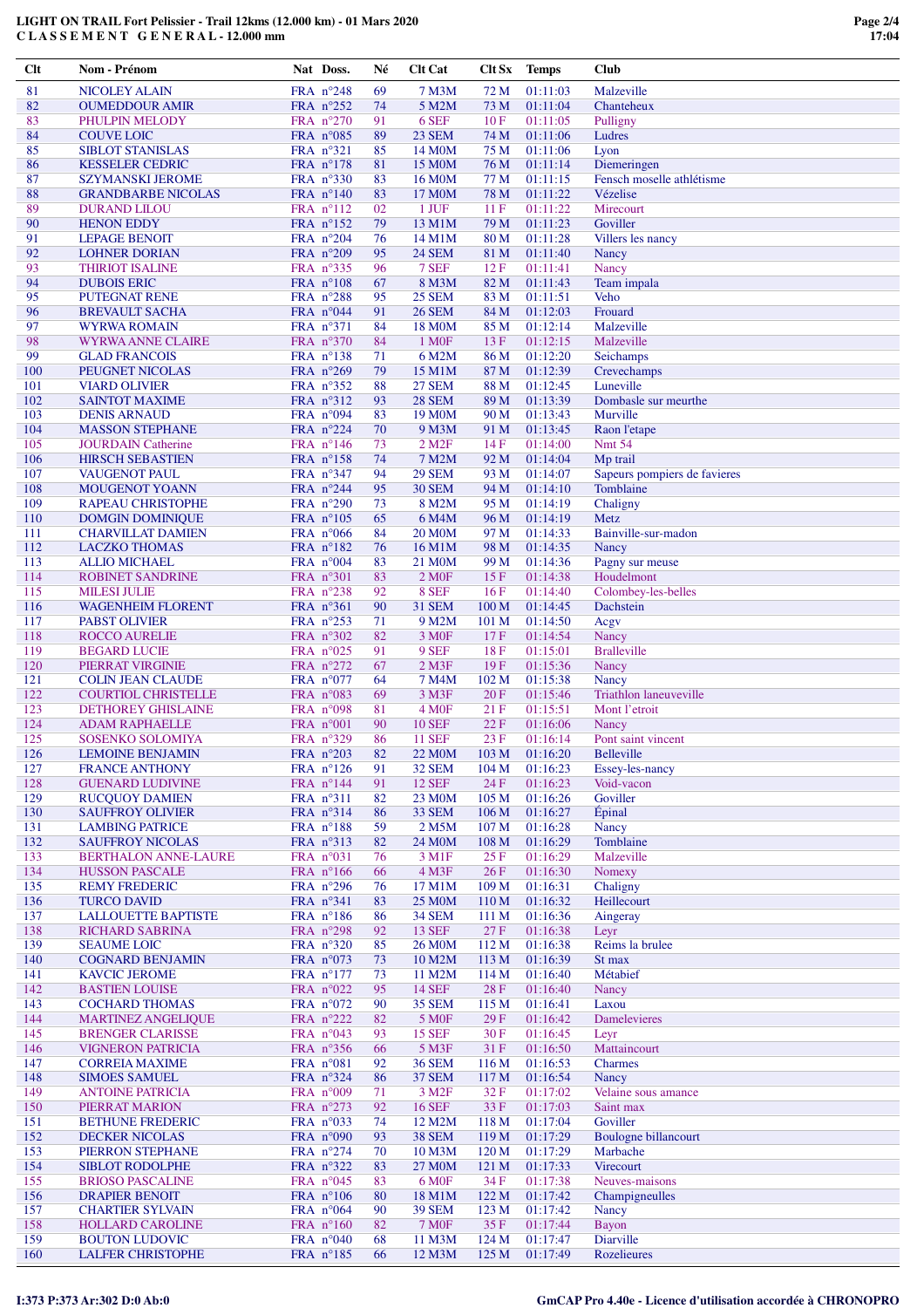| Clt        | Nom - Prénom                                      | Nat Doss.                                  | Né       | <b>Clt Cat</b>          | Clt Sx                    | <b>Temps</b>         | <b>Club</b>                   |
|------------|---------------------------------------------------|--------------------------------------------|----------|-------------------------|---------------------------|----------------------|-------------------------------|
| 161        | <b>ROCHE THIERRY</b>                              | FRA n°304                                  | 73       | 13 M2M                  | 126 <sub>M</sub>          | 01:17:51             | Bainville sur madon           |
| 162        | <b>BRABANT MICHEL</b>                             | FRA $n^{\circ}041$                         | 76       | 19 M1M                  | 127 M                     | 01:17:52             | Houdelmont                    |
| 163        | PRZYCZYNSKI ALAIN                                 | FRA $n^{\circ}285$                         | 61       | 8 M4M                   | 128 M                     | 01:17:55             | <b>Ouevilloncourt</b>         |
| 164        | PRZYCZYNSKI AUDREY                                | FRA $n^{\circ}286$                         | 88       | <b>17 SEF</b>           | 36F                       | 01:17:55             | Jezainville                   |
| 165        | <b>BIDON CELINE</b>                               | FRA $n^{\circ}035$                         | 76       | $4 \,\mathrm{M1F}$      | 37F                       | 01:17:56             | Voinemont                     |
| 166        | <b>OGE OLIVIER</b>                                | FRA $n^{\circ}250$                         | 78       | 20 M1M                  | 129 M                     | 01:17:57             | Crevechamps                   |
| 167        | <b>MICLOT LOIC</b>                                | FRA n°237                                  | 93       | 40 SEM                  | 130 <sub>M</sub>          | 01:17:58             | Vandoeuvre lès nancy          |
| 168        | <b>LAGARDE JEAN-BAPTISTE</b>                      | FRA n°184                                  | 82       | <b>28 MOM</b>           | 131 M                     | 01:17:59             | Pont saint vincent            |
| 169        | PETITCOLAS STEPHANE                               | FRA n°266                                  | 80       | 21 M1M                  | 132M                      | 01:18:00             | Capavenir vosges              |
| 170        | <b>MAGNIN ISABELLE</b>                            | FRA $n^{\circ}212$                         | 65       | 1 M4F                   | 38F                       | 01:18:03             | Nancy                         |
| 171        | <b>JANIN ALEXANDRA</b>                            | FRA $n^{\circ}173$                         | 89       | <b>18 SEF</b>           | 39F                       | 01:18:04             | Tantonville                   |
| 172        | <b>BESSEAS BEATRICE</b>                           | FRA $n^{\circ}032$                         | 93       | <b>19 SEF</b>           | 40F                       | 01:18:04             | Affracourt                    |
| 173<br>174 | PIERSON LUDOVIC                                   | FRA $n^{\circ}276$                         | 97       | 41 SEM                  | 133 M<br>134 M            | 01:18:05             | Nancy                         |
| 175        | <b>LOCATELLI ANTHONY</b>                          | FRA $n^{\circ}207$<br>FRA nº353            | 87       | 42 SEM<br>14 M2M        | 135 M                     | 01:18:07             | Pompey<br>54370               |
| 176        | <b>VICAIRE FRANCK</b><br><b>WUHRER FLORENT</b>    | FRA $n^{\circ}369$                         | 75<br>89 | 43 SEM                  | 136 <sub>M</sub>          | 01:18:07<br>01:18:08 | Heillecourt                   |
| 177        | <b>TERVISCHE LAETITIA</b>                         | FRA $n^{\circ}333$                         | 83       | <b>8 MOF</b>            | 41 F                      | 01:18:09             | Omelmont                      |
| 178        | <b>ROSSIGNON FLORIAN</b>                          | FRA n°308                                  | 89       | 44 SEM                  | 137 <sub>M</sub>          | 01:18:10             | Varangeville                  |
| 179        | <b>ROCH DELPHINE</b>                              | FRA $n^{\circ}303$                         | 85       | 9 M <sub>OF</sub>       | 42 F                      | 01:18:11             | Laitre sous amance            |
| 180        | <b>CHAPPARD CLOTILDE</b>                          | FRA $n^{\circ}063$                         | 01       | $2$ JUF                 | 43 F                      | 01:18:12             | Damas-aux-bois                |
| 181        | <b>LAURRIN STEPHANE</b>                           | FRA $n^{\circ}193$                         | 78       | 22 M1M                  | 138 M                     | 01:18:18             | Pont saint vicent             |
| 182        | <b>LABE AURELIE</b>                               | FRA $n^{\circ}181$                         | 89       | <b>20 SEF</b>           | 44 F                      | 01:18:20             | <b>Ecrouves</b>               |
| 183        | <b>DEMOUGIN LAURENT</b>                           | FRA $n^{\circ}093$                         | 72       | 15 M2M                  | 139 <sub>M</sub>          | 01:18:21             | <b>Ecrouves</b>               |
| 184        | POUTEAUX DANIEL                                   | FRA $n^{\circ}284$                         | 65       | 9 M <sub>4</sub> M      | 140 <sub>M</sub>          | 01:18:25             | Nancy                         |
| 185        | LEFEVRE SEBASTIEN                                 | FRA n°201                                  | 76       | 23 M1M                  | 141 M                     | 01:18:29             | Metz                          |
| 186        | <b>LAROSE VINCENT</b>                             | FRA $n^{\circ}191$                         | 76       | 24 M1M                  | 142 M                     | 01:18:36             | Frouard                       |
| 187        | HUTMACHER JEAN CHARLES                            | FRA n°167                                  | 75       | 16 M2M                  | 143 M                     | 01:18:55             | Houdreville                   |
| 188        | <b>HUMBERT HELENE</b>                             | FRA $n^{\circ}164$                         | 77       | 5 M1F                   | 45F                       | 01:18:57             | Autigny la tour               |
| 189        | <b>TONIOLO MELISSA</b>                            | FRA $n^{\circ}338$                         | 87       | <b>21 SEF</b>           | 46F                       | 01:18:58             | Metz                          |
| 190        | <b>CHAMPIN MORGAN</b>                             | FRA $n^{\circ}060$                         | 76       | 25 M1M                  | 144 M                     | 01:19:01             | Bainville sur madon           |
| 191        | <b>FORCADETTE MICHEL</b>                          | FRA $n^{\circ}123$                         | 46       | 1 M7M                   | 145 M                     | 01:19:01             | Vandoeuvre les nancy          |
| 192        | <b>BEMER CARINE</b>                               | FRA $n^{\circ}029$                         | 73       | 4 M <sub>2F</sub>       | 47 F                      | 01:19:02             | Chaligny                      |
| 193        | ANANDAPPANE VASSANTHA                             | FRA $n^{\circ}007$                         | 84       | <b>10 MOF</b>           | 48 F                      | 01:19:06             | Nancy                         |
| 194        | POINSIGNON ADELINE                                | FRA $n^{\circ}281$                         | 84       | 11 M <sub>OF</sub>      | 49F                       | 01:19:07             | Nancy                         |
| 195        | <b>TABARY ANGELIQUE</b>                           | FRA $n^{\circ}331$                         | 79       | 6 M1F                   | 50F                       | 01:19:08             | Mp trail 54                   |
| 196        | <b>DILETTOSO NOEMIE</b>                           | FRA $n^{\circ}101$                         | 02       | 3 JUF                   | 51 F                      | 01:19:08             | Asptt nancy water polo        |
| 197        | <b>BACHELET OLIVIER</b>                           | FRA $n^{\circ}014$                         | 65       | 10 M <sub>4</sub> M     | 146 M                     | 01:19:10             | Praye                         |
| 198        | <b>THIEBAUT ESTELLE</b>                           | FRA $n^{\circ}334$                         | 98       | 1 ESF                   | 52F                       | 01:19:24             | Haillainville                 |
| 199        | <b>JUY DOMINIQUE</b>                              | FRA $n^{\circ}176$                         | 64       | 11 M4M                  | 147 M                     | 01:19:27             | Neuves maisons                |
| 200<br>201 | <b>MATHIEU PERRINE</b>                            | FRA $n^{\circ}227$                         | 89<br>90 | <b>22 SEF</b><br>45 SEM | 53 F<br>148 M             | 01:19:28             | Heillecourt                   |
|            | <b>LECLERE GUILLAUME</b><br><b>DURAND GERMAIN</b> | FRA $n^{\circ}198$                         | 56       | 3 M5M                   |                           | 01:20:11             | Neuves maisons                |
| 202<br>203 | <b>VIGREUX ALAN</b>                               | $FRA$ $n^{\circ}111$<br>FRA $n^{\circ}357$ | 96       | <b>46 SEM</b>           | 149 M<br>150 <sub>M</sub> | 01:20:22<br>01:22:43 | Alnm<br>Team impala           |
| 204        | <b>MARCHAND JEROME</b>                            | FRA n°218                                  | 79       | 26 M1M                  | 151 M                     | 01:23:02             | Dombasle/meurthe              |
| 205        | <b>CHAMPIN MELANIE</b>                            | FRA $n^{\circ}059$                         | 79       | 7 M1F                   | 54 F                      | 01:23:04             | Bainville sur madon           |
| 206        | <b>WOLFF REMI</b>                                 | FRA $n^{\circ}368$                         | 86       | 47 SEM                  | 152 M                     | 01:23:11             | Vitrimont passion             |
| 207        | <b>GAUVAIN CEDRIC</b>                             | FRA $n^{\circ}$ 135                        | 73       | 17 M2M                  | 153 M                     | 01:23:13             | <b>Massy</b>                  |
| 208        | <b>JACQUIN PAULINE</b>                            | FRA n°169                                  | 01       | 4 JUF                   | 55 F                      | 01:23:14             | Laneuveville dt nancy         |
| 209        | <b>LEFRANC EMELINE</b>                            | FRA n°202                                  | 98       | 2 ESF                   | 56 F                      | 01:24:04             | Nancy                         |
| 210        | <b>ETIENNE CLEMENCE</b>                           | FRA $n^{\circ}116$                         | 98       | 3 ESF                   | 57F                       | 01:24:04             | Nancy                         |
| 211        | <b>BERCHIER CEDRIC</b>                            | FRA n°030                                  | 82       | 29 M <sub>0</sub> M     | 154 M                     | 01:24:20             | Longeville les metz           |
| 212        | ROCHE GWENAELLE                                   | FRA n°305                                  | 74       | 5 M <sub>2F</sub>       | 58F                       | 01:24:23             | Bainville-sur-madon           |
| 213        | PETIN ERIC                                        | FRA $n^{\circ}263$                         | 69       | 13 M3M                  | 155 M                     | 01:24:33             | Sexey aux forges              |
| 214        | <b>MARTIN ISABELLE</b>                            | FRA $n^{\circ}221$                         | 82       | 12 M <sub>OF</sub>      | 59 F                      | 01:24:41             | Remereville                   |
| 215        | PETITCOLAS JEAN-PIERRE                            | FRA $n^{\circ}265$                         | 59       | 4 M5M                   | 156M                      | 01:24:52             | Omelmont                      |
| 216        | <b>HENRIOT MELANIE</b>                            | FRA n°154                                  | 85       | 13 M <sub>OF</sub>      | 60F                       | 01:25:02             | Ludres                        |
| 217        | <b>MERCKY JEAN CLAUDE</b>                         | FRA $n^{\circ}233$                         | 51       | 2 M6M                   | 157 <sub>M</sub>          | 01:25:14             | Chaligny                      |
| 218        | <b>RAPEAU SANDRINE</b>                            | FRA n°289                                  | 74       | 6 M <sub>2F</sub>       | 61 F                      | 01:25:15             | Chaligny                      |
| 219        | <b>VANNESSON MICKAEL</b>                          | FRA $n^{\circ}344$                         | 83       | 30 M <sub>O</sub> M     | 158 M                     | 01:25:15             | Luneville                     |
| 220        | <b>VILMAIN CHRISTELLE</b>                         | FRA n°358                                  | 70       | 6 M3F                   | 62 F                      | 01:25:47             | Vittel                        |
| 221        | <b>BEURNEL GERARD</b>                             | FRA $n^{\circ}034$                         | 50       | 2 M7M                   | 159 <sub>M</sub>          | 01:25:54             | Xeuilley                      |
| 222        | <b>HENRY CELINE</b>                               | FRA n°155                                  | 78       | 8 M1F                   | 63 F                      | 01:25:57             | Bainville sur madon           |
| 223        | <b>TRESSELT HERVE</b>                             | FRA n°339                                  | 57       | 5 M5M                   | 160 <sub>M</sub>          | 01:25:59             | 54300 luneville               |
| 224        | <b>GONCALVES JEAN CLAUDE</b>                      | FRA $n^{\circ}139$                         | 79       | 27 M1M                  | 161 <sub>M</sub>          | 01:26:01             | Nancy                         |
| 225        | <b>HOLLEVILLE NATHALIE</b>                        | FRA $n^{\circ}161$                         | 75       | 7 M <sub>2</sub> F      | 64 F                      | 01:26:08             | Ludres                        |
| 226        | <b>AMELLA FREDERIC</b>                            | FRA $n^{\circ}006$                         | 77       | 28 M1M                  | 162 M                     | 01:26:21             | Sanry les vigy                |
| 227        | PIERSON REJANE                                    | FRA $n^{\circ}277$                         | 74       | 8 M <sub>2F</sub>       | 65 F                      | 01:26:22             | Sanry-lès-vigy                |
| 228        | <b>RENARD DELPHINE</b>                            | FRA $n^{\circ}297$                         | 85       | 14 M <sub>OF</sub>      | 66 F                      | 01:26:24             | Frolois                       |
| 229        | <b>FLAHAUT CLAUDE</b>                             | FRA $n^{\circ}121$                         | 74       | 9 M <sub>2F</sub>       | 67 F                      | 01:26:27             | Messein                       |
| 230        | <b>MATHIEU KARINE</b>                             | FRA n°229                                  | 78       | 9 M1F                   | 68F                       | 01:26:42             | Lignéville                    |
| 231<br>232 | <b>MATHIEU BRUNO</b><br><b>ESTEL LORENE</b>       | FRA $n^{\circ}228$<br>FRA n°114            | 71<br>94 | 18 M2M<br><b>23 SEF</b> | 163 M<br>69F              | 01:26:43<br>01:26:46 | Lignéville<br>Essey les nancy |
| 233        | <b>COLOVRET JEAN-CHRISTOPHE</b>                   | FRA $n^{\circ}078$                         | 68       | 14 M3M                  | 164M                      | 01:26:54             | Asptt/verdun                  |
| 234        | <b>COGNOT REMI</b>                                | FRA $n^{\circ}074$                         | 60       | 6 M5M                   | 165 <sub>M</sub>          | 01:26:57             | Bar le duc                    |
| 235        | <b>BADIA MELANIE</b>                              | FRA $n^{\circ}015$                         | 85       | 15 M <sub>OF</sub>      | 70 F                      | 01:27:00             | Malzéville                    |
| 236        | <b>HENNEQUIN CAMILLE</b>                          | FRA $n^{\circ}151$                         | 93       | <b>24 SEF</b>           | 71 F                      | 01:27:17             | Nancy                         |
| 237        | <b>LAVIGNE GUILLAUME</b>                          | FRA $n^{\circ}194$                         | 78       | 29 M1M                  | 166 <sub>M</sub>          | 01:27:19             | <b>Nancy</b>                  |
| 238        | DELACOTE AMELIE                                   | FRA $n°091$                                | 78       | 10 M1F                  | 72F                       | 01:27:19             | Nancy                         |
| 239        | <b>CHARTON SYLVIE</b>                             | FRA $n^{\circ}065$                         | 69       | 7 M3F                   | 73 F                      | 01:27:43             | Cos villers les nancy         |
| 240        | <b>REINNEIS LEA</b>                               | FRA n°295                                  | 97       | <b>25 SEF</b>           | <b>74 F</b>               | 01:27:50             | Tomblaine                     |